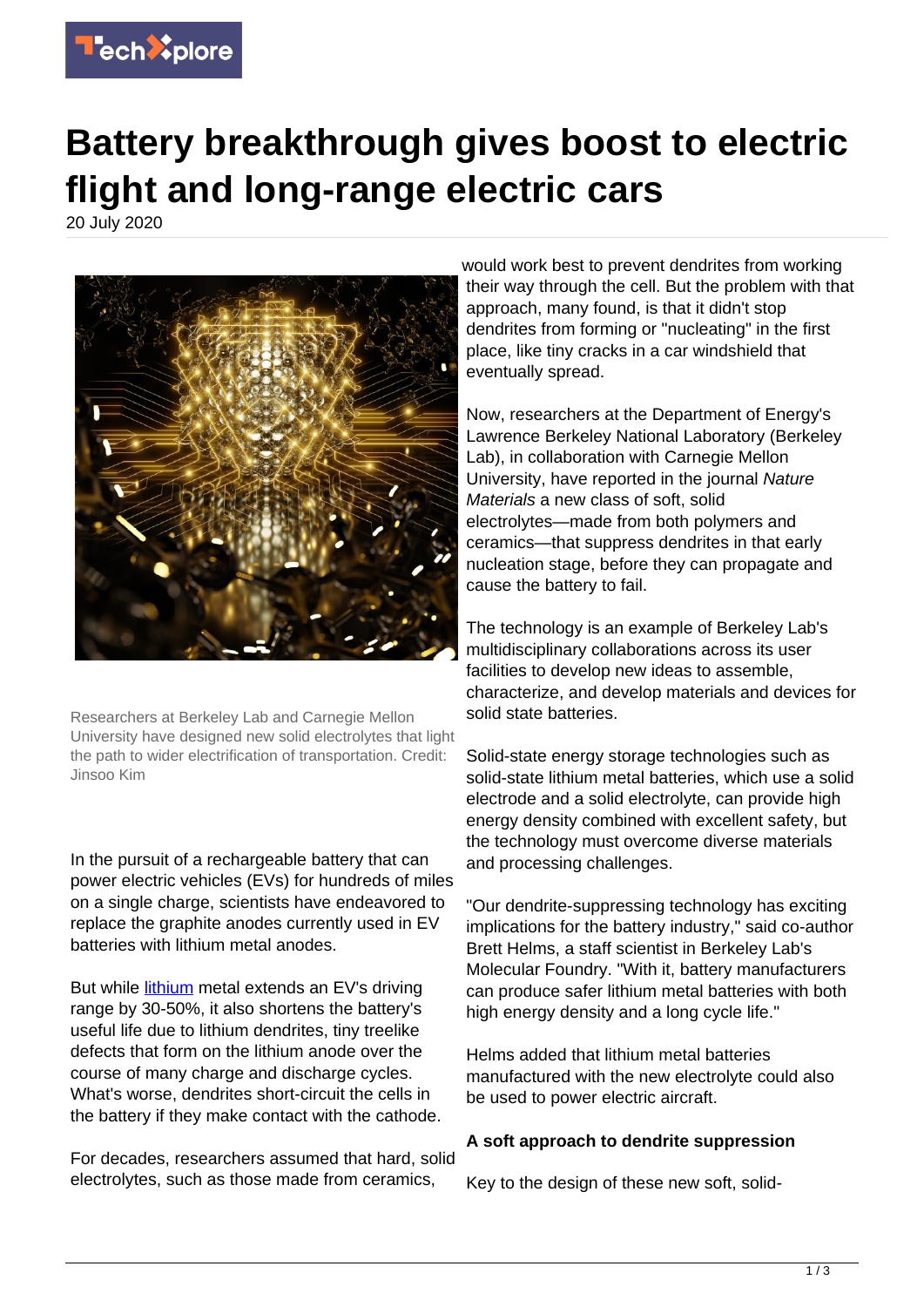

electrolytes was the use of soft polymers of intrinsic [electrolyte](https://techxplore.com/tags/electrolyte/) technology appears to be versatile and microporosity, or PIMs, whose pores were filled with nanosized ceramic particles. Because the electrolyte remains a flexible, soft, solid material, battery manufacturers will be able to manufacture rolls of lithium foils with the electrolyte as a laminate between the anode and the battery separator. These lithium-electrode sub-assemblies, [10.1038/s41563-020-0655-2](http://dx.doi.org/10.1038/s41563-020-0655-2) or LESAs, are attractive drop-in replacements for the conventional graphite anode, allowing battery manufacturers to use their existing assembly lines, Helms said.

To demonstrate the dendrite-suppressing features of the new PIM composite electrolyte, the Helms team used X-rays at Berkeley Lab's Advanced Light Source to create 3-D images of the interface between lithium metal and the electrolyte, and to visualize lithium plating and stripping for up to 16 hours at high current. Continuously smooth growth of lithium was observed when the new PIM composite electrolyte was present, while in its absence the interface showed telltale signs of the early stages of dendritic growth.

These and other data confirmed predictions from a new physical model for electrodeposition of [lithium](https://techxplore.com/tags/lithium+metal/) [metal](https://techxplore.com/tags/lithium+metal/), which takes into account both chemical and mechanical characteristics of the solid electrolytes.

"In 2017, when the conventional wisdom was that you need a hard electrolyte, we proposed that a new dendrite suppression mechanism is possible with a soft solid electrolyte," said co-author Venkat Viswanathan, an associate professor of mechanical engineering and faculty fellow at Scott Institute for Energy Innovation at Carnegie Mellon University who led the theoretical studies for the work. "It is amazing to find a material realization of this approach with PIM composites."

An awardee under the Advanced Research Projects Agency-Energy's (ARPA-E) IONICS program, 24M Technologies, has integrated these materials into larger format batteries for both EVs and eVTOL (electric vertical takeoff and landing) aircraft.

"While there are unique power requirements for EVs and eVTOLs, the PIM composite solid

enabling at high power," said Helms.

 **More information:** Chengyin Fu et al, Universal chemomechanical design rules for solid-ion conductors to prevent dendrite formation in lithium metal batteries, Nature Materials (2020). [DOI:](http://dx.doi.org/10.1038/s41563-020-0655-2)

 Provided by Lawrence Berkeley National Laboratory